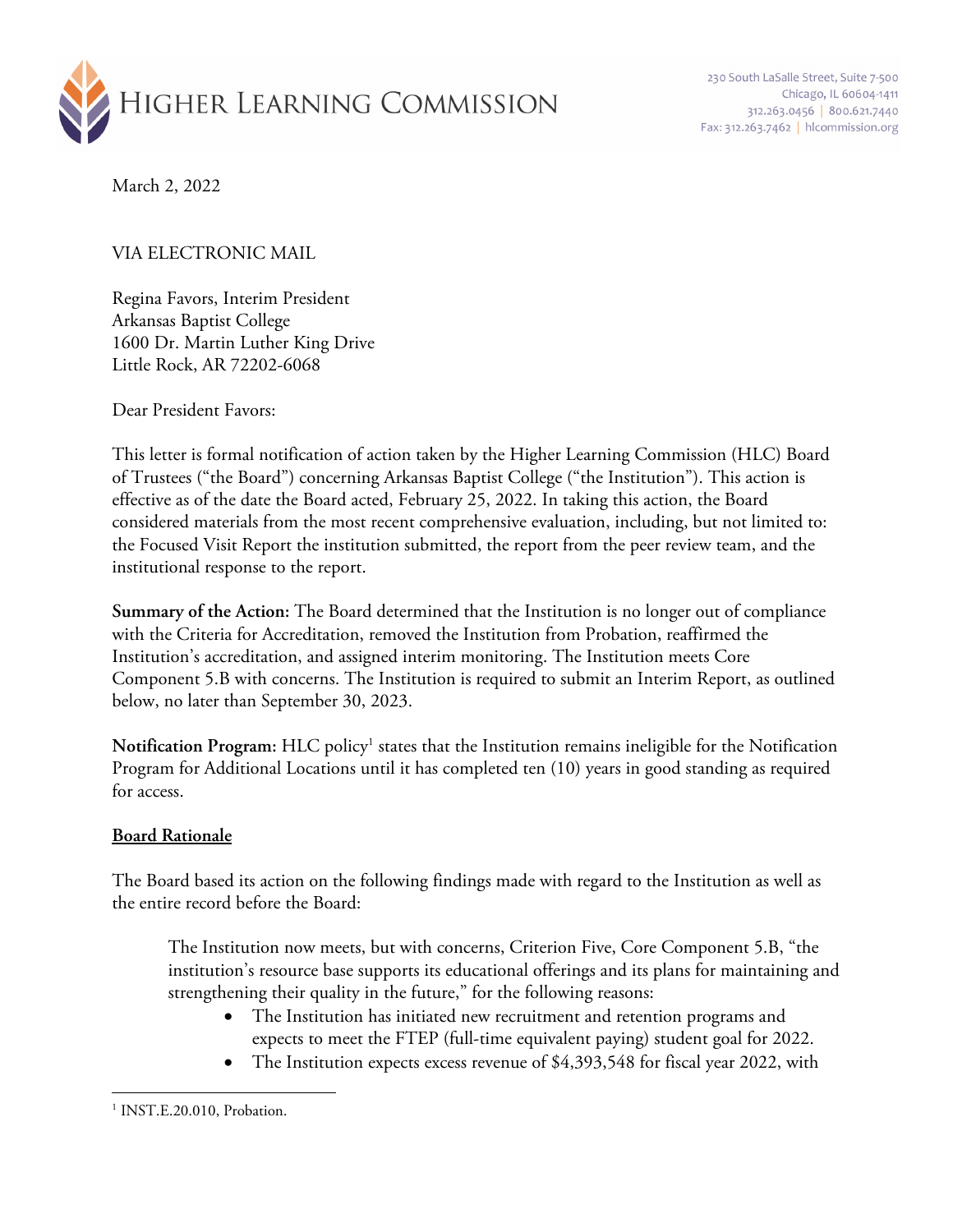projections of \$949,916, \$1,555,077, and 1,920,877 for fiscal years 2023, 2024, and 2025, respectively.

- The Institution has hired a new VP for Advancement to institute innovative marketing strategies that resulted in a gain of 262 new students in 2021.
- A new loan management firm hired by the Institution was able to reduce its cohort default rate to 21%, a significant decrease from the 37% previously reported.
- The Institution received notice that its debt of \$30,035,000 had been cancelled, leaving only \$1,548,073 owed to the U.S. Department of Education for past financial aid errors.
- The Institution continues to lack consistent leadership in the roles of President and Chief Financial Officer, two key positions in maintaining long-term financial sustainability.
- The Institution lacks financial monitoring systems that would improve its ability to both engage in rigorous financial oversight and use financial data as part of its efforts to monitor the progress of the strategic plan.

The Institution no longer requires monitoring related to the Federal Compliance Requirements "Assignment of Credits, Program Length and Tuition" and "Public Information," for the following reasons:

- The Institution reviewed its practices for awarding credit based on each hour of instruction, which put it in line with the federal credit hour definition.
- The Institution posted its updated credit hour policies in the current institutional catalog.
- The Institution provides readily accessible student outcome data on its website.

The Board of Trustees of the Higher Learning Commission has determined based on the preceding findings and evidence in the record that the Institution has demonstrated that it is otherwise in compliance with the Criteria for Accreditation, Assumed Practices and Federal Compliance requirements.

## **Next Steps in the HLC Review Process**

**Interim Report:** The Board required that the Institution submit an Interim Report no later than September 30, 2023, regarding Core Component 5.B.

**Comprehensive Evaluation:** The Institution has been placed on the Standard Pathway with its next comprehensive evaluation for reaffirmation of accreditation in 2025-26.

## **HLC Disclosure Obligations**

The Board action resulted in changes that will be reflected in the Institution's Statement of Accreditation Status as well as the Institutional Status and Requirements Report. The Statement of